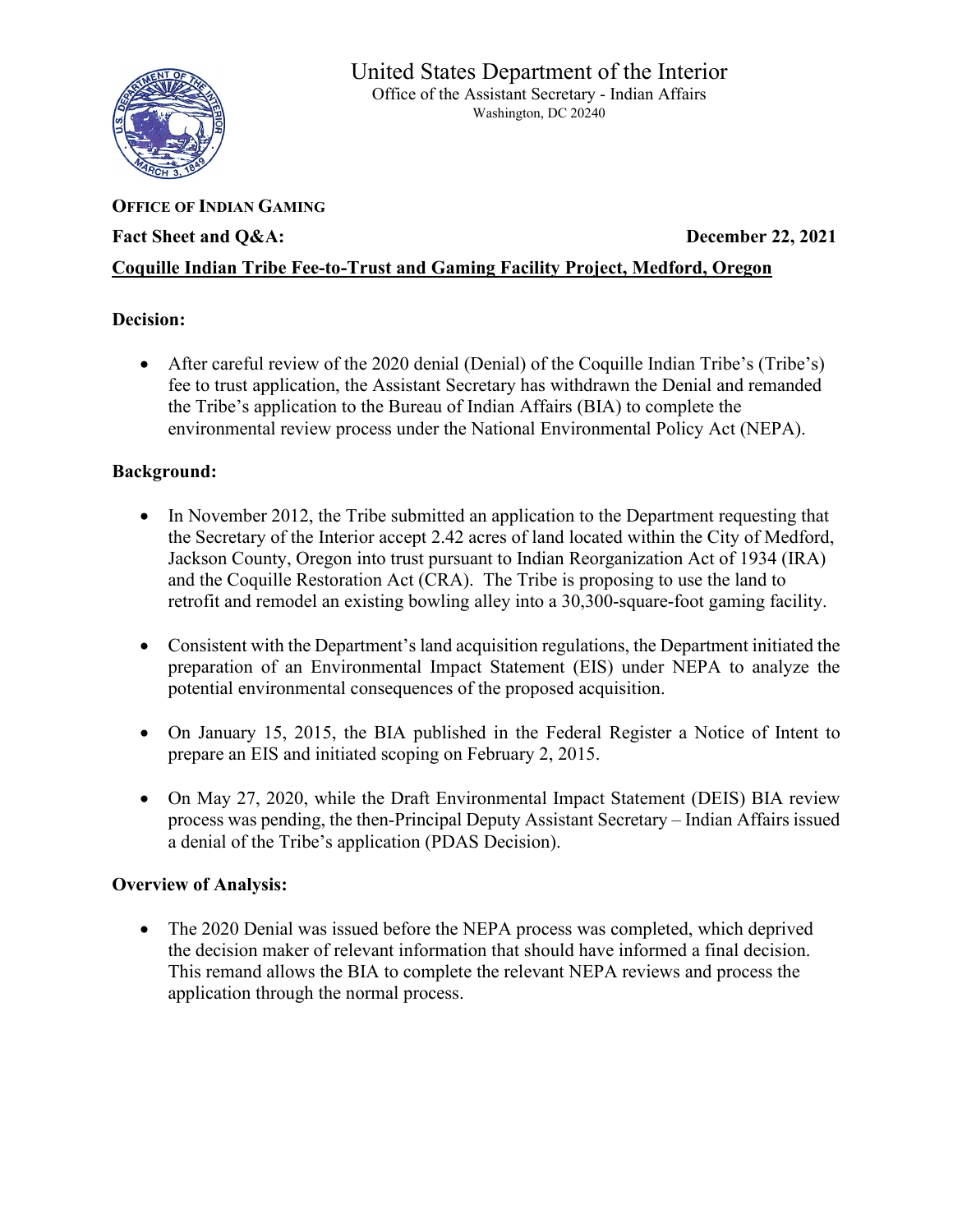#### **Status:**

- On December 27, 2021, the BIA will published a notice in the Federal Register announcing the resumption of preparation of an environmental impact statement for the proposed Coquille Indian Tribe fee-to-trust and gaming facility project in Medford, Oregon. The Notice of Resumption advises the public that the BIA will resume preparation of an EIS for the proposed project. The EIS will analyze the Coquille Indian Tribe's request for the transfer into trust of approximately 2.42 acres of land in the city of Medford, Oregon.
- The BIA will issue a Notice of Availability for the Draft EIS in the Federal Register and will accept comments during the announced comment period.
- A new decision on the Tribe's fee-to-trust application will be issued after that process has been completed.

#### **Questions and Answers**

Question: Does the publication of the Notice of Resumption of Preparation of an Environmental Impact Statement in the *Federal Register* mean that the Department has approved the Tribe's application to take land in trust?

Answer: No. The Notice only announces the BIA will resume preparation of an EIS. The BIA will publish a Draft EIS and a Final EIS before the final decision on the Tribe's fee-to-trust application will be made.

Question: What information does the Notice contain?

Answer: The Notice announces the BIA will continue to prepare an EIS to analyze the Tribe's application and proposed project under the National Environmental Policy Act (NEPA).

Question: Once the Notice has been published, what are the next steps in the process?

Answer: The BIA will resume preparing the Draft EIS and announce when it is ready for public review.

Question: Where will the public be able to locate the Draft EIS

Answer: The Department will publish a Notice in the *Federal Register* and in local newspapers announcing the publication of the Draft EIS. The Notice will inform the public where they can access the document and how to submit comments.

Question: Will the Department implement the Tribe's proposed project as identified during scoping?

Answer: The Proposed Project identified during scoping reflects the Tribe's proposed development. The evaluation and assessment of the proposed project through the NEPA process assists in the Department's review of the Tribe's fee-to-trust application. The consideration of